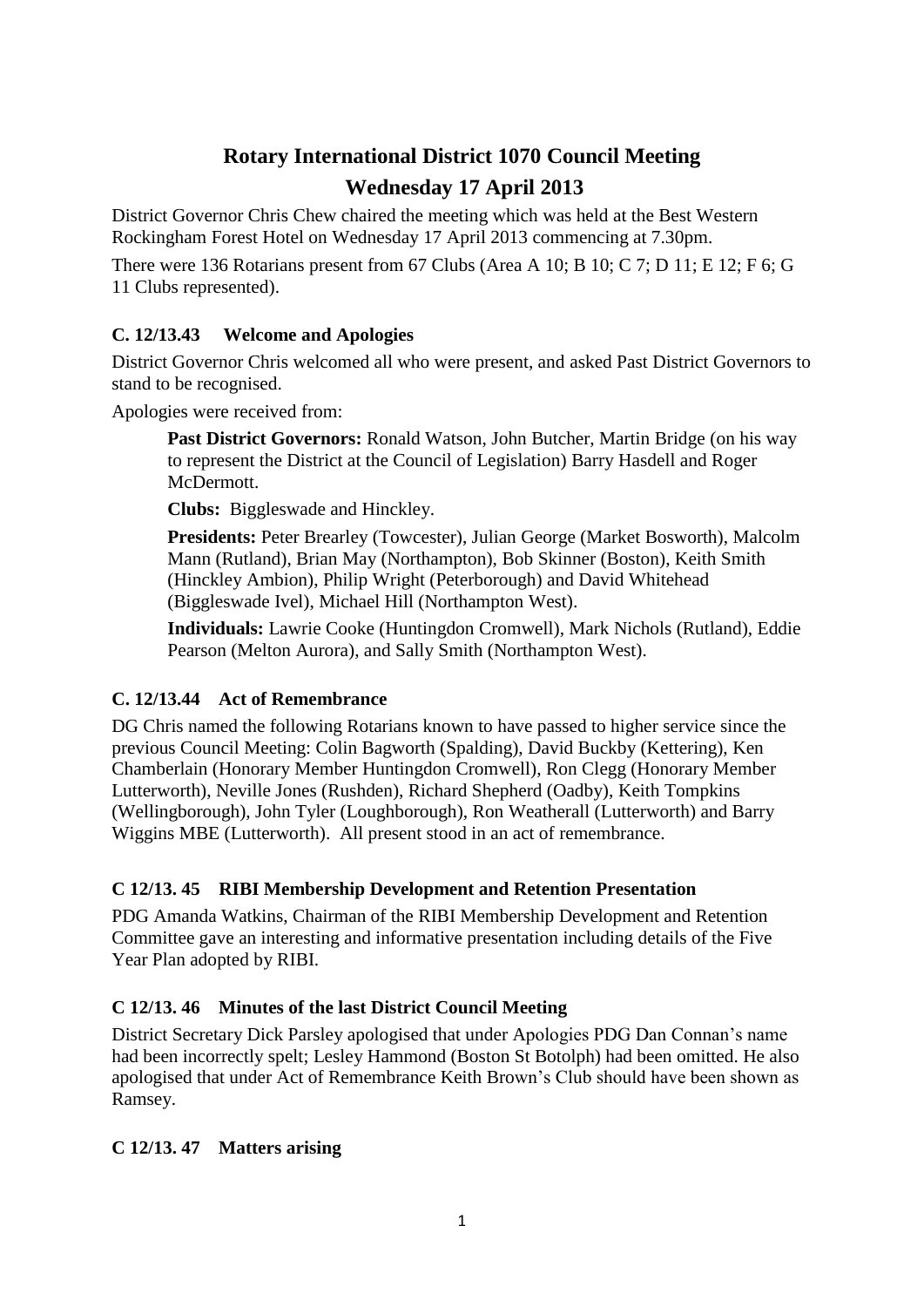In reference to Item C12/13.33 of the minutes of the meeting of the District Council on  $29<sup>th</sup>$ January, Norman Brown restated on behalf of Bourne the proposal "That the District Treasurer sets up a provision within the New Generations' budget so that expenses grants may be made available to candidates representing the District at Regional and RIBI New Generations' Finals which are held outside the District 1070 Boundaries." This was seconded by Allan Wilson on behalf of Northampton West. Norman Brown emphasised the word "may". DS Dick said that in the absence of having been able to agree guidelines, the decision on any payment would be made by the District Executive. Responding to a question from AG Geof Nichols he thought that sufficient time was available to make a decision but if necessary a decision could be made for subsequent ratification. The motion was passed overwhelmingly with four votes abstaining.

## **C 12/13.48 District Governor's Report**

In addition to his written report DG Chris referred to the following:

**Financial Incident:** All District funds had been reclaimed either from the previous Treasurer or from insurance. However, the Crown Prosecution Service had acknowledged an error in not putting forward part of the claim which has now been covered by insurance. He said compensation for this maladministration would be pursued.

## **C12/13.49 District Secretary**

**Databases:** DS Dick advised that 13 Clubs had not completed the listing of incoming officer RI Global Database and some clubs had not completed details for the District Database. He asked that the Clubs involved complete the details as soon as possible so that circulation lists could be completed.

**District Assembly:** Registration information had been sent to all Club Secretaries and asked that bookings be made by 1st May 2013.

**District Directories:** Each Club Secretary had been sent the file for updating and return to the printers by 1st May 2013. After which any changes up to 25th May 2013 should be sent in narrative form.

**E-mail:** Owing to the volume of e-mails some service providers had treated some of his messages as spam and they were not delivered. He hoped this had now been rectified.

**Introduction for New Treasurers and Secretaries:** A pre District Assembly session to help those new to these posts is being held on Monday 29th April 2013.

#### **C 12/13. 50 District Treasurer's Report**

**Standing orders:** DG Chris asked for a proposal to suspend Standing Orders to allow a more detailed discussion of the Accounts This was proposed by Norman Brown (Bourne), seconded by David Morris (Melton Mowbray) and carried unanimously.

**Circulation of accounts:** DG Chris advised that following audit, the accounts could not have been circulated 28 days prior to the meeting (as required by Clause 16(a) of Standing Orders), and asked for a proposal to accept the 21 days' notice. This was proposed by Ken Billington (Grantham Kesteven), seconded by Roger May (Lutterworth Wycliffe) and carried unanimously.

**Audited Accounts for years ended 30 June 2011 and 30 June 2012:** District Treasurer Geoff Richardson said that he had received only one question on the accounts which was from Nene Valley concerning the 44% increase in District Governors expenses over a two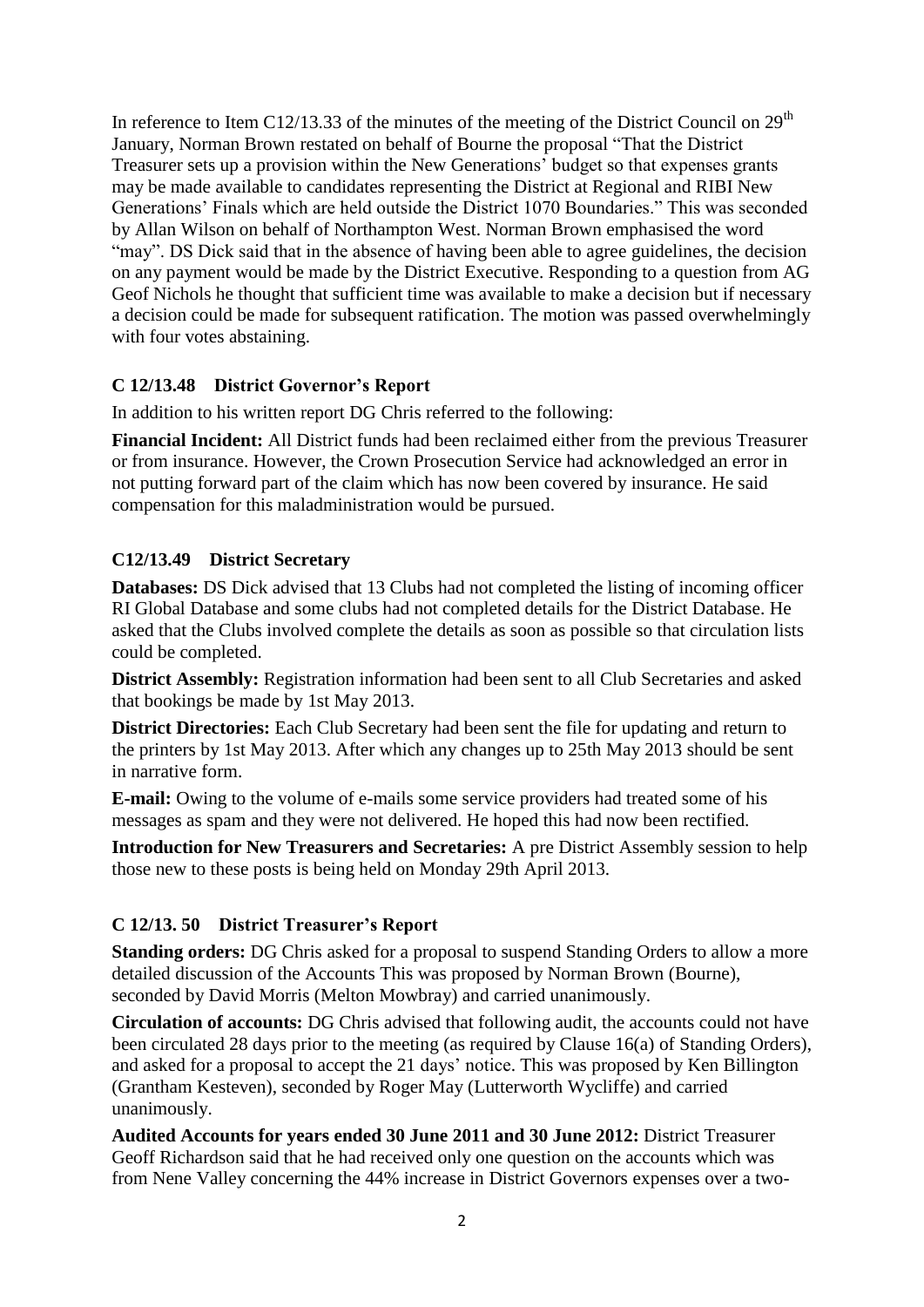year period. He explained that the predominate amount of the cost related to travel expenses for Club visits. An increase in costs based on the RIBI travel rate resulted in a 27% increase and the rest was mainly the result of the difference between the DGs' places of residence – the further from the centre, the further the distance travelled in the year.

Approval of the accounts was proposed by Bryan Swain (Huntingdon Cromwell), seconded by Geoff Blurton (Kettering) and passed with no votes against.

**Accounts for the year to 31 March 2013:** Acceptance of these accounts was proposed by Ken MacKellar (Stamford Burghley), seconded by John Cartwright (St Neots) and agreed unanimously.

DG Chris thanked District Treasurer Geoff for his hard work in sorting out the accounts who in turn thanked the DG for his leadership during the period when the accounting crisis had to be managed.

## **C 12/13. 51 Conference Accounts**

There being no questions, approval of the Accounts of the District Conference Committee for the year ended 31 December 2012 was proposed by Iain Vernon (Peterborough Ortons), seconded by Irvin Metcalf (Grantham) and agreed unanimously.

## **C 12/13. 52 Assistant Governors' Reports**

There were no additions to the written reports and no questions were raised.

#### **C 12/13. 53 Committee Reports**

The following items were in addition to the written reports circulated by all Committees.

#### **Project Team Chairmen's Reports**

**Community:** Chairman Tony Robbs (Kettering) asked that he be advised of donations to Canine Partners and DEBRA. Tony introduced Kids Out organiser Bryan Swain (Huntingdon Cromwell) who advised that 43 Clubs had booked and paid to take participants to Kids Out. He also thanked the following Clubs who whilst not participating had made donations: Ise Valley. Lutterworth, Lutterworth Wycliffe, Shepshed Charnwood and St Ives.

**New Generations (Youth Opportunities):** Chairman Moira Bartlett asked Clubs participating in Rotary Stars to advise John Tyers (Soar Valley). Rotarians with prior arrangement are invited to visit the Youth Exchange camp at Grafam Water and particularly for the supper on 18 July 2013 at which the guest speaker would be a Foreign Office Minister. Students would be available to visit Clubs on Tuesday 23 July (lunchtime or evening) or Thursday 25 July lunchtime. Results of Young Photographer have been published and the theme for next year is "People". The exhibition for the Young Artist pilot competition can be viewed on Saturday 18 May from 1400 - further details will be sent to Clubs.

**International:** Replying to a question from John Lyon (Bourne), Chairman Roger Neuberg said that the Global Grant application for the motorcycle ambulances was progressing. DG Chris asked for Clubs to be advised when further information was known.

#### **Support Team Chairmen's Reports**

**Vocational:** Chairman Mary Whitehead asked Clubs to include a named contact for Vocational in their District Directory entry. RotaSkills forms had been put in the baskets.

**International Fellowship of Cricket Loving Rotarians:** Norman Brown (Bourne) advised that the GB&I Section of the IFCR would be hosting Australian members and the "Rotary